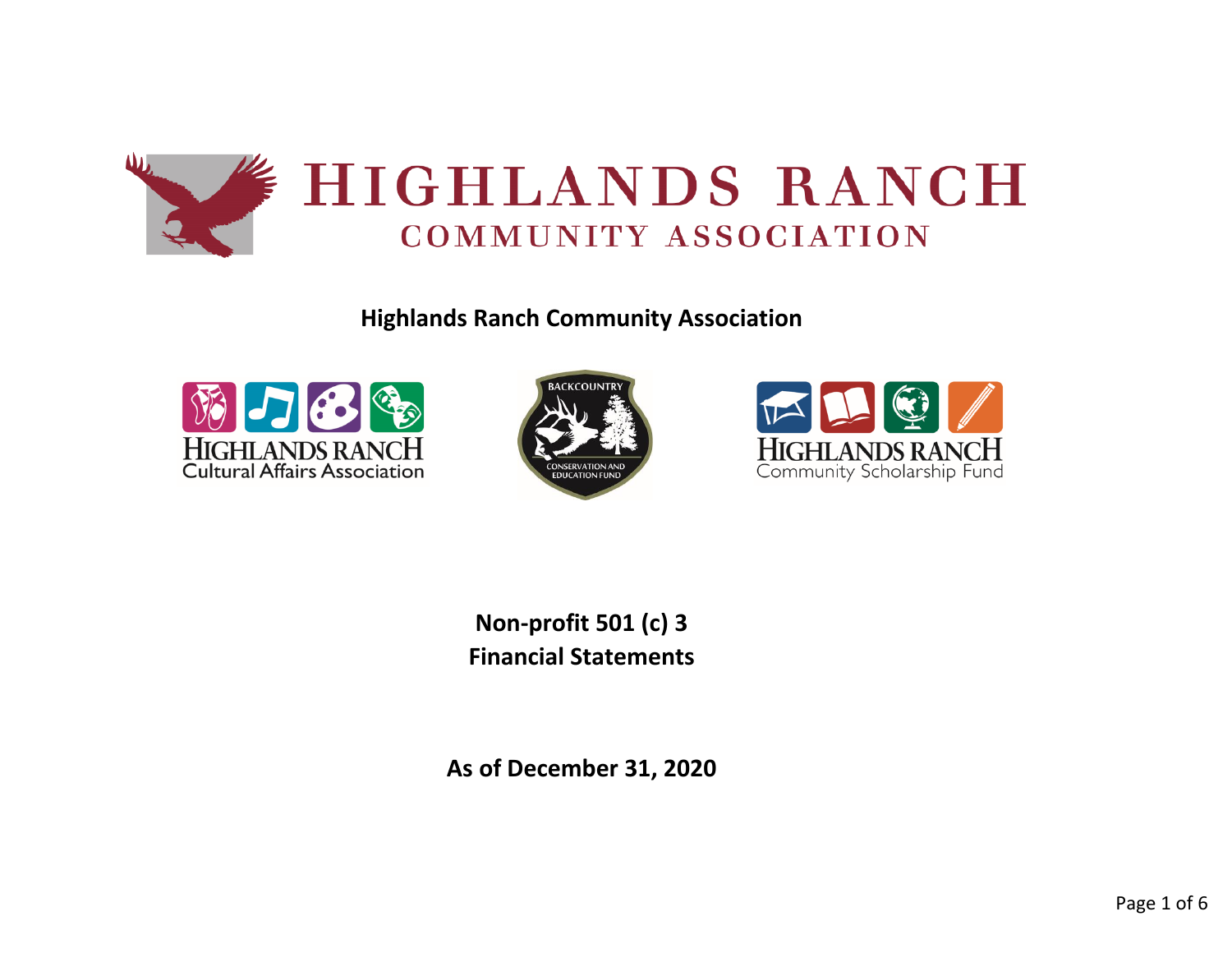

# **Financial Statements**

**As of December 31, 2020**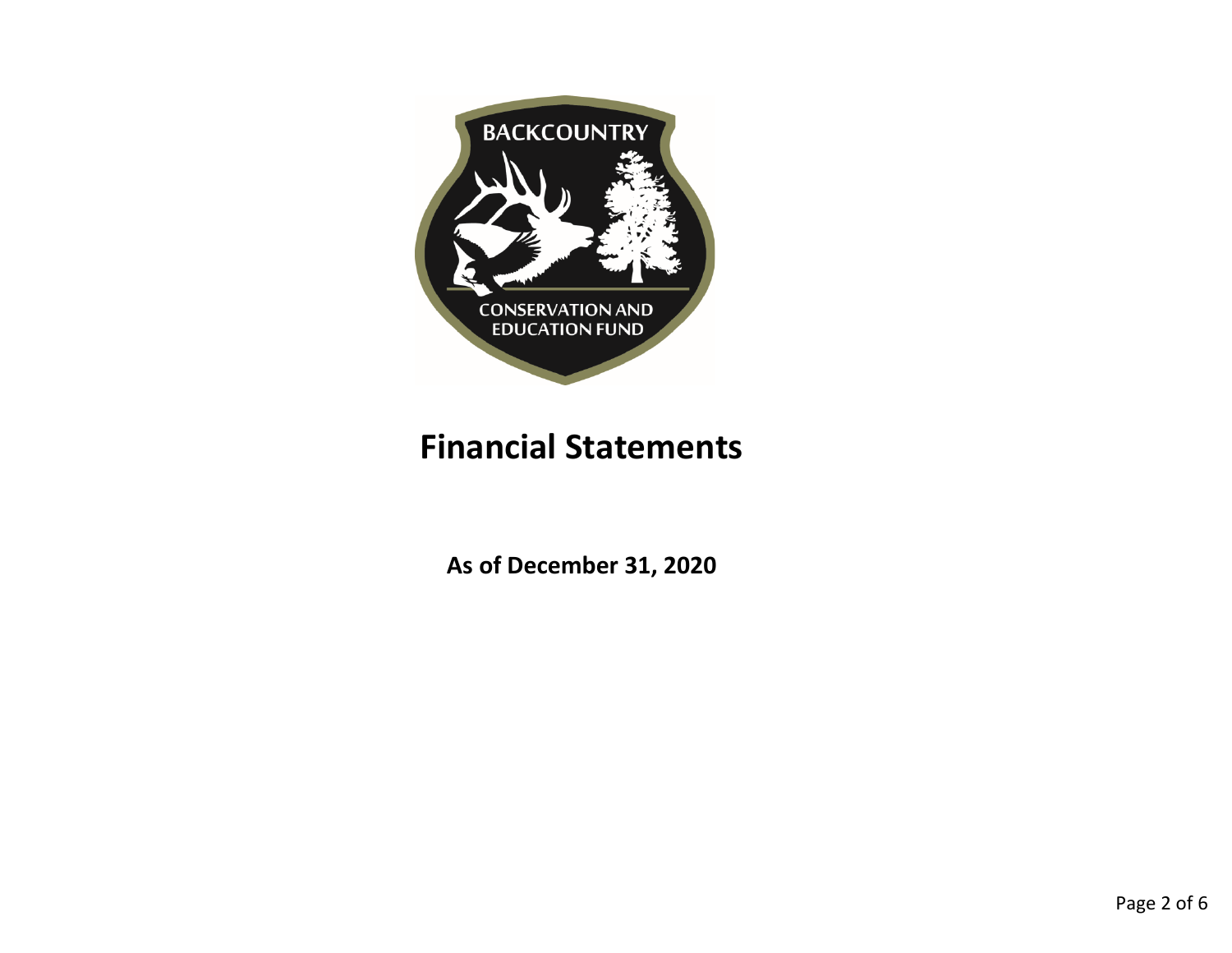|                              | 2020 MTD Actual vs. 2020 MTD Budget * |               |                                |             | 2020 YTD Actual vs. 2020 YTD Budget * |                           |               |                                |               |          |
|------------------------------|---------------------------------------|---------------|--------------------------------|-------------|---------------------------------------|---------------------------|---------------|--------------------------------|---------------|----------|
|                              | <b>September 30, 2020</b>             |               | <b>Actual vs. Budget (AvB)</b> |             |                                       | <b>September 30, 2020</b> |               | <b>Actual vs. Budget (AvB)</b> |               |          |
|                              | <b>Actual</b>                         | <b>Budget</b> |                                | %           | <b>TM</b>                             | <b>Actual</b>             | <b>Budget</b> |                                | %             | TM       |
| <b>Revenues</b>              |                                       |               |                                |             |                                       |                           |               |                                |               |          |
| Donations & fundraising      | 9,578                                 | 3,000         | 6,578                          | 219%        |                                       | 95,639                    | 45,000        | 50,639                         | 113% <b>B</b> |          |
| <b>HRBCEF Events</b>         | $\Omega$                              | 2,500         | (2,500)                        | $(100\%)$   |                                       | 27,002                    | 52,500        | (25, 498)                      | (49%)         | <b>A</b> |
| Interest & dividends         |                                       | 0             | 0                              | #DIV/0!     |                                       |                           | 0             |                                | #DIV/0!       |          |
| <b>Total revenues</b>        | 9,578                                 | 5,500         | 4,078                          | 74%         |                                       | 122,641                   | 97,500        | 25,141                         | 26%           |          |
| <b>Expenses</b>              |                                       |               |                                |             |                                       |                           |               |                                |               |          |
| <b>HRBCEF Events</b>         | 3,443                                 | 5,000         | 1,557                          | 31%         |                                       | 28,693                    | 30,500        | (1,807)                        | (6%)          |          |
| Reimburse HRCA               | 3,016                                 | 2,000         | (1,016)                        | (51%)       |                                       | 47,771                    | 35,000        | 12,771                         | 36% A         |          |
| Advertising                  |                                       | 50            | 50                             | 100%        |                                       | 30                        | 500           | (470)                          | (94%)         |          |
| Audit & accounting           |                                       |               |                                | $\#$ DIV/0! |                                       | 20                        | 1,500         | (1,480)                        | (99%)         |          |
| Bank, credit card            | 108                                   | 70            | (38)                           | (54%)       |                                       | 1,185                     | 400           | 785                            | 196%          |          |
| <b>Office Supply</b>         |                                       | 8,070         | 8,070                          | 100%        |                                       |                           | 8,400         | (8,400)                        | $(100\%)$     |          |
| Postage                      | 6                                     | 10            | 4                              | 40%         |                                       | 38                        | 100           | (62)                           | (62%)         |          |
| Insurance                    | 212                                   | 350           | 138                            | 39%         |                                       | 2,957                     | 3,100         | (143)                          | (5%)          |          |
| <b>Total Expenses</b>        | 6,785                                 | 15,550        | 8,765                          | 56%         |                                       | 80,694                    | 79,500        | (1, 194)                       | (2%)          |          |
| <b>Net Revenue (Expense)</b> | 2,793                                 | $(10,050)$ \$ | 12,843                         | (128%)      |                                       | 41,947                    | 18,000        | 23,947                         | 133%          |          |

#### **Highlands Ranch Backcountry Conservation & Education Fund Variance Analysis - Actual vs. Budget (AvB)**

Variance materiality = \$2.5k and 5% (items primarily attributable to timing excluded from materiality analysis)

## **Variance Discussion - Year-to-Date Actual vs. Year-to-Date Budget**

- **A** All Variances are due to the closure of the Rec centers and the cancellation of programs and events related to the COVID-19 pandemic.
- **B** Variance due to Elk Hunt Fund Raiser \$75k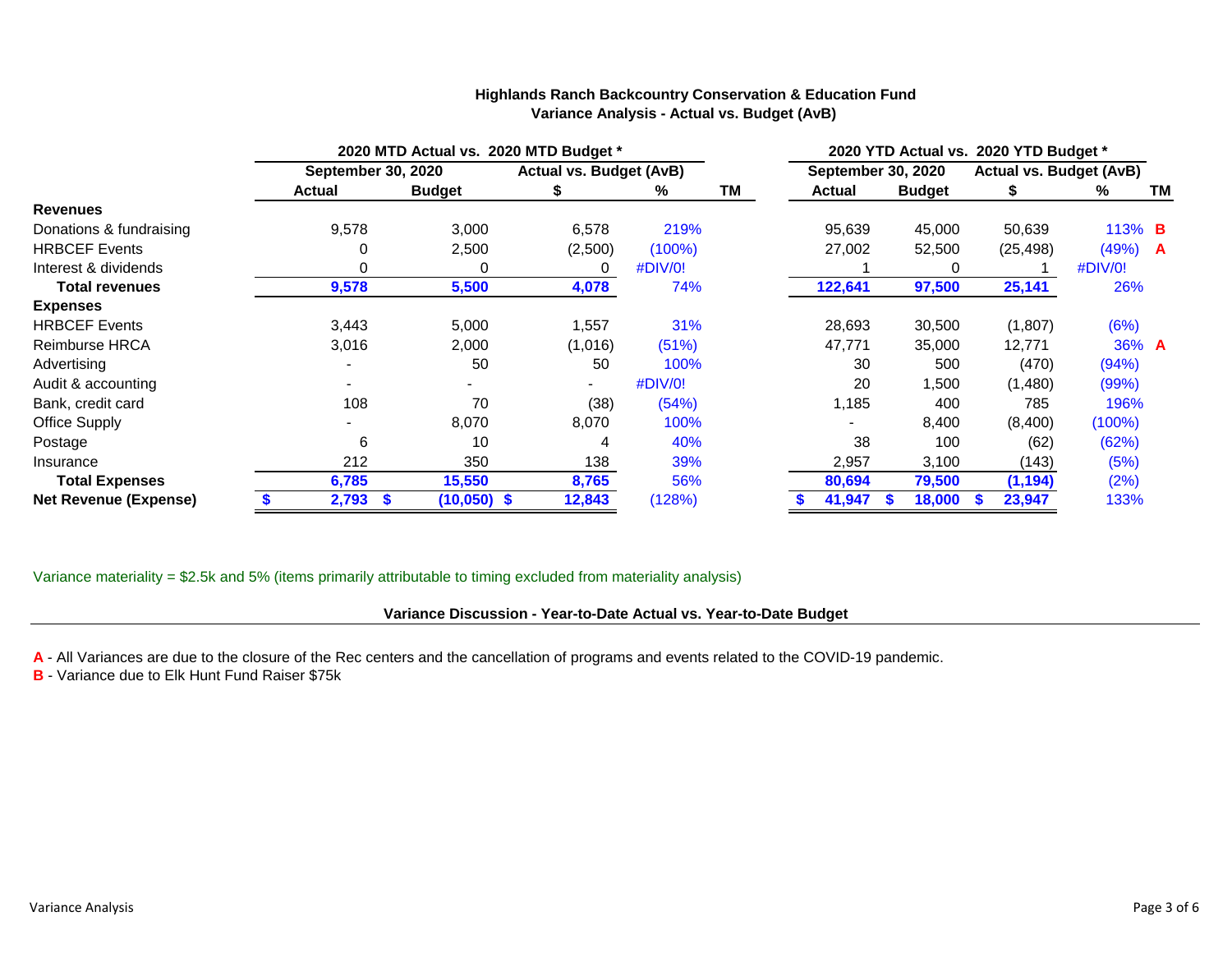## **Highlands Ranch Backcountry Conservation & Education Fund Balance Sheet As of December 31, 2020**

| <b>ASSETS</b>                        |     |         |
|--------------------------------------|-----|---------|
| <b>Current Assets</b>                |     |         |
| <b>Bank</b>                          |     |         |
| 1042 - Wells Fargo Checking HRBCEF   | \$  | 156,700 |
| 1047 - Wells Fargo Savings HRBCEF    | \$. | 903     |
| <b>Total Bank</b>                    |     | 157,603 |
| <b>Other Current Asset</b>           |     |         |
| 1195 - Miscellaneous Receivable      |     | 7,846   |
| 1200 - Prepaid Expense               |     |         |
| 1205 - Prepaid Insurance             |     | 1,077   |
| 1210 - Inverntory                    |     | 3,172   |
| <b>Total Other Current Asset</b>     |     | 12,095  |
| <b>Total Current Assets</b>          |     | 169,698 |
| <b>Total ASSETS</b>                  | S   | 169,698 |
| <b>LIABILITIES &amp; EQUITY</b>      |     |         |
| <b>Current Liabilities</b>           |     |         |
| <b>Other Current Liability</b>       |     |         |
| 2000 - Accounts Payable              | \$  |         |
| 2005 - Accrued Accounts Payable      |     | 4,394   |
|                                      |     |         |
| 2009 - Colorado Payback              |     | 46      |
| 2110 - Unearned Other Revenue        |     |         |
| <b>Total Other Current Liability</b> |     | 4,440   |
| <b>Total Current Liabilities</b>     |     | 4.440   |
| <b>Equity</b>                        |     |         |
| <b>Retained Earnings</b>             |     | 123,311 |
| Net Income                           |     | 41,947  |
| <b>Total Equity</b>                  |     | 165,258 |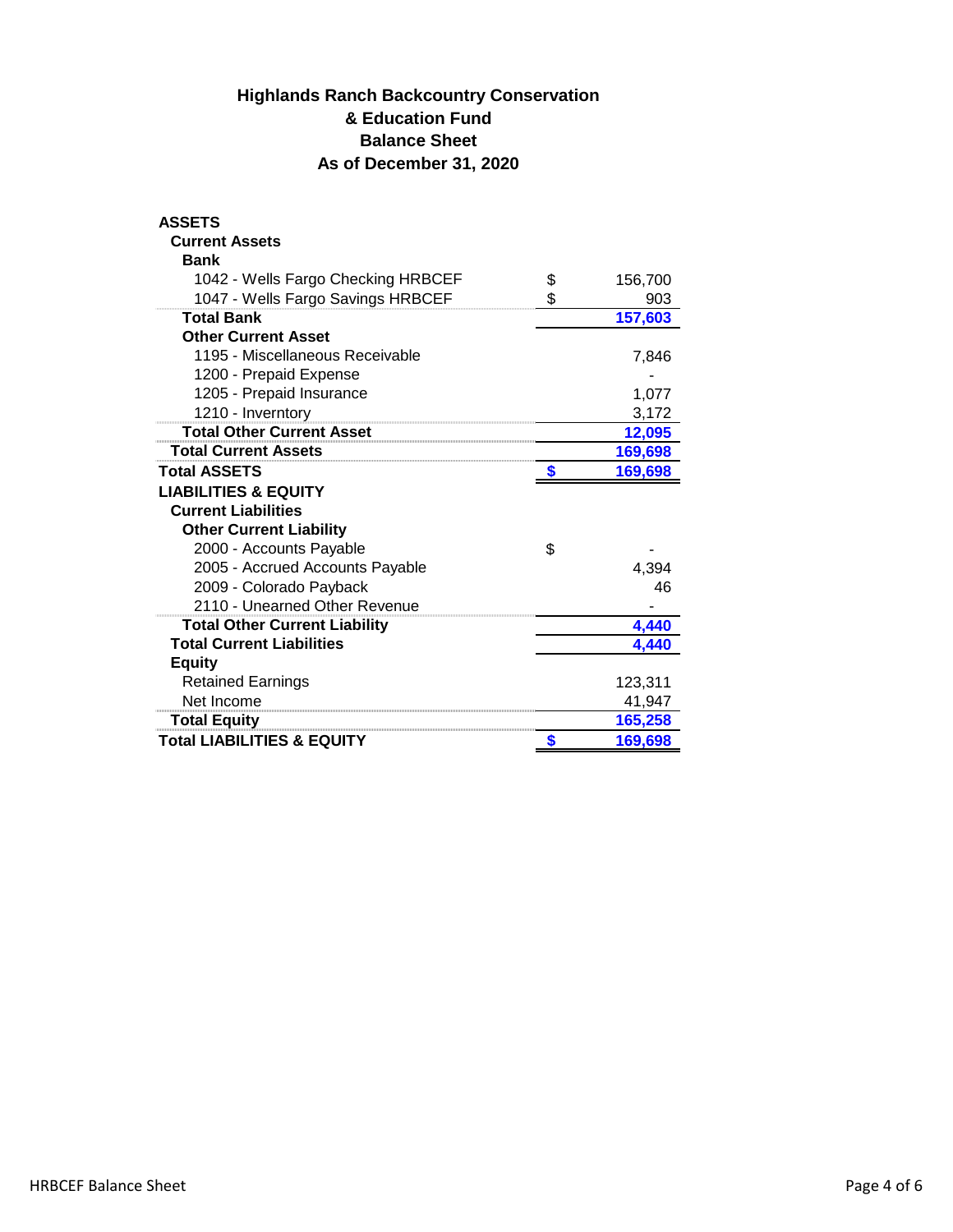## **Highlands Ranch Backcountry Conservation & Education Fund Statement of Revenues and Expenses For the Month and Year-to-Date Ending December 31, 2020**

|                               |                                                   |                          | <b>CURRENT MONTH</b><br>Favorable / |               |                | YEAR TO DATE<br>Favorable / |                    |               |               | 2020 BUDGET |                    |                          |         |
|-------------------------------|---------------------------------------------------|--------------------------|-------------------------------------|---------------|----------------|-----------------------------|--------------------|---------------|---------------|-------------|--------------------|--------------------------|---------|
|                               | <b>Financial Row</b>                              | Program                  | Actual                              | <b>Budget</b> | (Unfavorable)  | ℅                           | Actual             | <b>Budget</b> | (Unfavorable) | %           | <b>APPROVED</b>    | <b>REMAINING</b>         |         |
|                               | <b>Ordinary Income/Expense</b>                    |                          |                                     |               |                |                             |                    |               |               |             |                    |                          |         |
|                               | Income                                            |                          |                                     |               |                |                             |                    |               |               |             |                    |                          |         |
| 4140 4140 Backcountry BBQ     | 4140 - Donation & Fundraising Revenue             | Backcountry BBQ          | \$<br>S.                            |               |                | #DIV/0!                     | -S                 |               |               | #DIV/0!     | -\$                |                          | #DIV/0! |
| 4140 4140 Backcountry Shindig | 4140 - Donation & Fundraising Revenue             | Backcountry Shindig      |                                     |               | <b>COL</b>     | #DIV/0!                     |                    |               |               | #DIV/0!     |                    |                          | #DIV/0! |
| 4140 4140 General             | 4140 - Donation & Fundraising Revenue             | General                  | 9.578                               | 3.000         | 6,578          | 219%                        | 95,639             | 45.000        | 50,639        | 113%        | 45,000             |                          | 0%      |
| 4420 4420 Backcountry BBQ     | 4420 - HRBCEF Events Revenue                      | Backcountry BBQ          |                                     |               | $\sim$         | #DIV/0!                     |                    | 4,000         | (4,000)       | $-100%$     | 4,000              |                          | 0%      |
| 4420 4420 Backcountry Shindig | 4420 - HRBCEF Events Revenue                      | Backcountry Shindig      |                                     |               |                | #DIV/0!                     |                    | $\sim$        |               | #DIV/0!     |                    |                          | #DIV/0! |
| 4420 4420 Elk Banquet         | 4420 - HRBCEF Events Revenue                      | <b>Elk Banquet</b>       |                                     |               |                | #DIV/0!                     | $\sim$             | 29,000        | (29,000)      | $-100%$     | 29,000             |                          | 0%      |
| 4420 4420 Haunted Forest      | 4420 - HRBCEF Events Revenue                      | <b>Haunted Forest</b>    |                                     |               | $\sim$         | #DIV/0!                     | 18.543             | 17,000        | 1.543         | 9%          | 17,000             |                          | 0%      |
| 4420 4420 Gear Swap           | 4420 - HRBCEF Events Revenue                      | Gear Swap                |                                     | 2,500         | (2,500)        | $-100%$                     | $\sim$             | 2,500         | (2,500)       | $-100%$     | 2,500              |                          | 0%      |
| 4420 4420 General             | 4420 - HRBCEF Events Revenue                      | General                  |                                     | $\sim$        | <b>College</b> | #DIV/0!                     | 8.459              |               | 8,459         | #DIV/0!     |                    | $\sim$                   | #DIV/0! |
|                               | <b>Total - Revenue</b>                            |                          | 9,578                               | 5,500         | 4,078          | 74%                         | 122,641            | 97,500        | 25,141        | 26%         | 97,500             | $\overline{\phantom{a}}$ | 0%      |
| 4555 4555 Genera              | 4555 - Interest                                   | General                  |                                     | $\sim$        | $\sim$         | #DIV/0!                     | 0.91               |               |               | #DIV/0!     |                    |                          | #DIV/0! |
|                               | <b>Total - Income</b>                             |                          | 9,578                               | 5.500         | 4,078          | 74%                         | 122,642            | 97,500        | 25,142        | 26%         | 97,500             |                          | 0%      |
|                               | <b>Expense</b>                                    |                          |                                     |               |                |                             |                    |               |               |             |                    |                          |         |
| 5120 5120 General             | 5120 - Program Supplies Exp                       | General                  |                                     |               |                | #DIV/0!                     |                    |               |               | #DIV/0!     |                    |                          | #DIV/0! |
| 5160 5160 Backcountry Shindig | 5160 - HRBCEF Events Exp                          | Backcountry Shindig      |                                     |               |                | #DIV/0!                     |                    |               |               | #DIV/0!     |                    |                          | #DIV/0! |
| 5160 5160 Backcountry BBQ     | 5160 - HRBCEF Events Exp                          | Backcountry BBQ          |                                     |               |                | #DIV/0!                     |                    | 2,000         | 2.000         | 100%        | 2,000              |                          | 0%      |
| 5160 5160 Backcountry Party   | 5160 - HRBCEF Events Exp                          | <b>Backcountry Party</b> |                                     |               |                | #DIV/0!                     |                    | <b>.</b>      |               | #DIV/0!     |                    |                          | #DIV/0! |
| 5160 5160 Gear Swap           | 5160 - Gear Swap                                  | Gear Swap                |                                     |               |                | #DIV/0!                     |                    | <b>.</b>      |               | #DIV/0!     |                    |                          | #DIV/0! |
| 5160 5160 Haunted Forest      | 5160 - HRBCEF Events Exp                          | <b>Haunted Forest</b>    |                                     |               |                | #DIV/0!                     | 1,594              | 3.000         | 1,406         | 47%         | 3,000              |                          | 0%      |
| 5160 5160 Elk Banquet         | 5160 - HRBCEF Events Exp                          | <b>Elk Banquet</b>       |                                     |               | $\sim$         | #DIV/0!                     | 220                | 10,500        | 10.280        | 98%         | 10,500             |                          | 0%      |
| 5160 5160 General             | 5160 - HRBCEF Events Exp                          | General                  |                                     |               | $\sim$         | #DIV/0!                     | 7,263              | $\sim$        | (7.263)       | #DIV/0!     |                    |                          | #DIV/0! |
| 5212 5212 General             | 5212 - Donation & Membership Expenses             | General                  | 2,837                               | 5,000         | 2,163          | 43%                         | 16,565             | 15,000        | (1, 565)      | $-10%$      | 15,000             |                          | 0%      |
| 5275 5275 Genera              | 5275 - Pro Shop Supply Expense                    | General                  | 606                                 | $\sim$        | (606)          | #DIV/0!                     | 3,051              | $\sim$        | (3,051)       | #DIV/0!     |                    |                          | #DIV/0! |
| 5555 5555 General             | 5555 - Reimburse HRCA expenses                    | General                  | 3,016                               | 2.000         | (1,016)        | $-51%$                      | 47.771             | 35,000        | (12, 771)     | $-36%$      | 35,000             |                          | 0%      |
| 5615 5615 General             | 5615 - Advertising Expense                        | General                  |                                     | 50            | 50             | 100%                        | 30                 | 500           | 470           | 94%         | 500                |                          | 0%      |
| 5710 5710 Genera              | 5710 - Audit and Accounting Services              | General                  |                                     |               | $\sim$         | #DIV/0!                     | 20                 | 1,500         | 1,480         | 99%         | 1,500              |                          | 0%      |
| 5730 5730 General             | 5730 - Bank, Credit Card and ACH Expense General  |                          | 108                                 | 70            | (38)           | $-54%$                      | 1.185              | 400           | (785)         | $-196%$     | 400                |                          | 0%      |
| 5745 5745 Genera              | 5745 - Community & Business Relations Exp General |                          |                                     |               |                | #DIV/0!                     |                    |               | $\sim$        | #DIV/0!     |                    |                          | #DIV/0! |
| 5770 5770 General             | 5770 - Office Supply Expense                      | General                  |                                     | 70            | 70             | 100%                        |                    | 400           | 400           | 100%        | 400                |                          | 0%      |
| 5775 5775 General             | 5775 - Postage Expense                            | General                  | 6                                   | 10            |                | 40%                         | 38                 | 100           | 62            | 62%         | 100                |                          | 0%      |
| 5800 5800 General             | 5800 - Liability Insurance                        | General                  | 212                                 | 350           | 138            | 39%                         | 2,957              | 3,100         | 143           | 5%          | 3,100              |                          | 0%      |
| 6020 6020 General             | 6020 - Grants and Donations                       | General                  |                                     | 8.000         | 8,000          | 100%                        |                    | 8,000         | 8,000         | 100%        | 8.000              |                          | 0%      |
|                               | <b>Total - Expense</b>                            |                          | 6,785                               | 15,550        | 8,765          | 56%                         | 80,694             | 79,500        | (1, 194)      | $-2%$       | 79,500             |                          | 0%      |
|                               | <b>Net Ordinary Income</b>                        |                          | 2,793                               | (10, 050)     | 12,843         | $-128%$                     | 41,947             | 18,000        | 23,947        | 133%        | 18,000             |                          | 0%      |
|                               | Net Income                                        |                          | $2,793$ \$                          | (10,050)      | 12,843         | $-128%$                     | 41,947<br><b>S</b> | 18,000        | 23,947        | 133%        | 18,000<br><b>S</b> | <b>S</b>                 | 0%      |